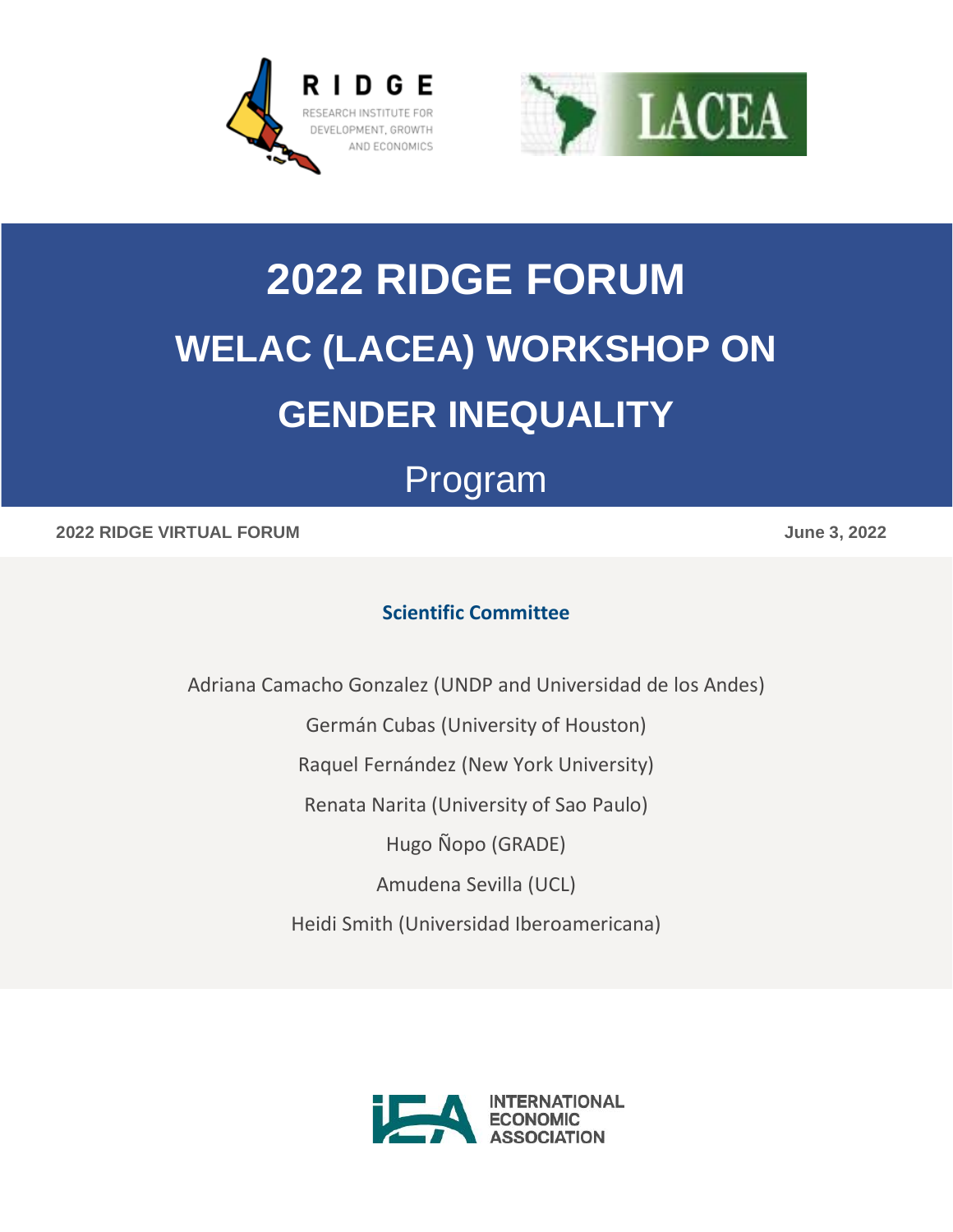#### **WORKSHOP PROGRAM**

#### **NOTICE: All times are EST**

## **June, Friday 3rd**

**Time allocation per paper: 25 minutes for presentation, 5 minutes for discussant and 5 minutes open to the floor for Q&A** 

| 09:00-9:10  | Welcome from Raquel Fernández, (NYU), WELAC                                                                                             |
|-------------|-----------------------------------------------------------------------------------------------------------------------------------------|
| 09:10-10:30 | Session 1: Parenting and Behavior within the household                                                                                  |
|             |                                                                                                                                         |
| 09:10-09:50 | "Parenthood and Criminal Behavior in Brazil"<br>Roberto Hsu Rocha, UC Berkeley                                                          |
|             | Discussant:TBC                                                                                                                          |
| 09:50-10:30 | "Does Paternity Leave Promote Gender Equality within Households?"<br>Hosby Zoabi, The New Economic School                               |
|             | Discussant: Roberto Hsu Rocha                                                                                                           |
| 10:30-10:45 | <b>Break</b>                                                                                                                            |
| 10:45-12:05 | <b>Session 2: Gender Norms and Laws</b>                                                                                                 |
| 10:45-11:25 | "Frontier Gender Norms: History and Legacy"<br><b>Martin Fiszbein, Boston University</b>                                                |
|             | Discussant: Hosby Zoabi                                                                                                                 |
| 11:25-12:05 | "Bargaining under Threats: The Effect of Joint Custody Laws on Intimate Partner Violence"<br>Natalia Nollenberger Castro, IE University |
|             | Discussant: Martina Querejeta                                                                                                           |
| 12:05-13:30 | <b>Lunch Break</b>                                                                                                                      |